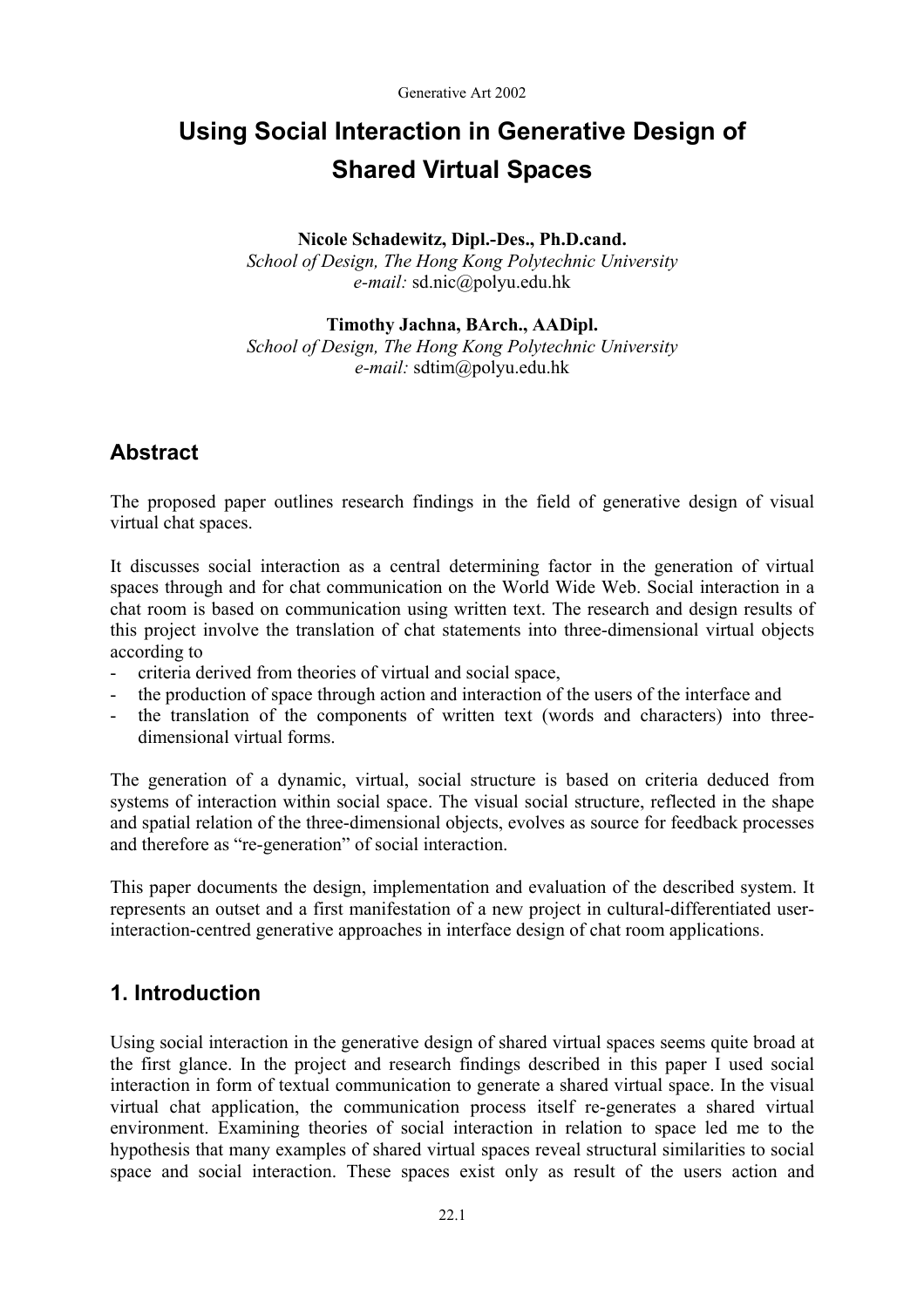interaction. Social interaction in shared virtual space may produce different expressions and reveal structures that may have been implicit but not visible or identifiable in social interaction patterns in physical space. I have examined the generative potentials of social interaction in a chat room with regard to the generation of a shared and dynamic virtual space. In this chat space, the statements of each user are made visible in a three-dimensional VRML-World using abstract shapes. I deduced the generative criteria for this chat space from theories of interrelation of different modalities of "space".

Our senses seem to tell us we are "living in space", but research findings in the fields of physics [12], sociology [8] and philosophy [11] claim that we constantly (re-)construct our space, environment and reality. According to these findings, the feeling of "living in space" is a result of mankind's history of development and constitutes just a learned acceptance of one interpretation of the world. Our view is influenced by Newton's [9] definition of absolute space (also referred to as the definition of space as a box). The theory says that space is a container and that all matter (living or non-living structures) are located within it. Matter is affected by space but does not effect the space surrounding it. This view was reflected in science, culture and architecture until Einstein [12] proposed the concept of relative space. In Einstein's physics, space is just a relation of positions of things to each other. Space is not absolute but relative to the system of reference. Matter, space and time depend on each other and can't be observed separately.

The idea of relative space was adopted by other disciplines in the sciences, as well as art and architecture. In the social space theory, the idea of relative space is appropriated and extended by Martina Loew [8]. The theory says that social space is produced by the human beings interacting with each other. Space does not exist "a priori" but is continuously reproduced. The current state of space is a temporary product of the order of matter on the basis of action. Social space is built upon the relations of human beings, institutions and objects.

Human beings interact. Our environment is defined by the interaction of different living and non-living structures. Social interaction of human beings is largely based on verbal and nonverbal communication. In chat-rooms, social interaction is based on written verbal communication. However, the chat space I want to discuss in the following sections also relies on visual communication and feedback processes between visual and verbal communication, as well as spatial recognition of the virtual environment constructed by the actions of each user. As an ongoing process this project is now entering a phase in which not only the computer-represented aspects of language (ASCII-characters) are taken into account. Natural language itself, and its use in chat communication, is proposed to serve as a source of generative seeds and principles for the design of shared virtual spaces.

## **2. Scope**

To start, I would like to introduce some terms I have used in the description of the experiments I have done in the field of chat communication. The type of a visual virtual chat space that I want to discuss in this paper is a new concept in the field of shared virtual spaces. The visual virtual chat space has a different approach than that of MOO's, virtual communities, avatar worlds or collaborative design spaces. The main distinguishing characteristic in these shared virtual spaces can be found in the form, process and result of social interaction. A traditional chat room's social interaction is clearly restricted to verbal communication. A visual virtual chat room has another dimension. In addition to verbal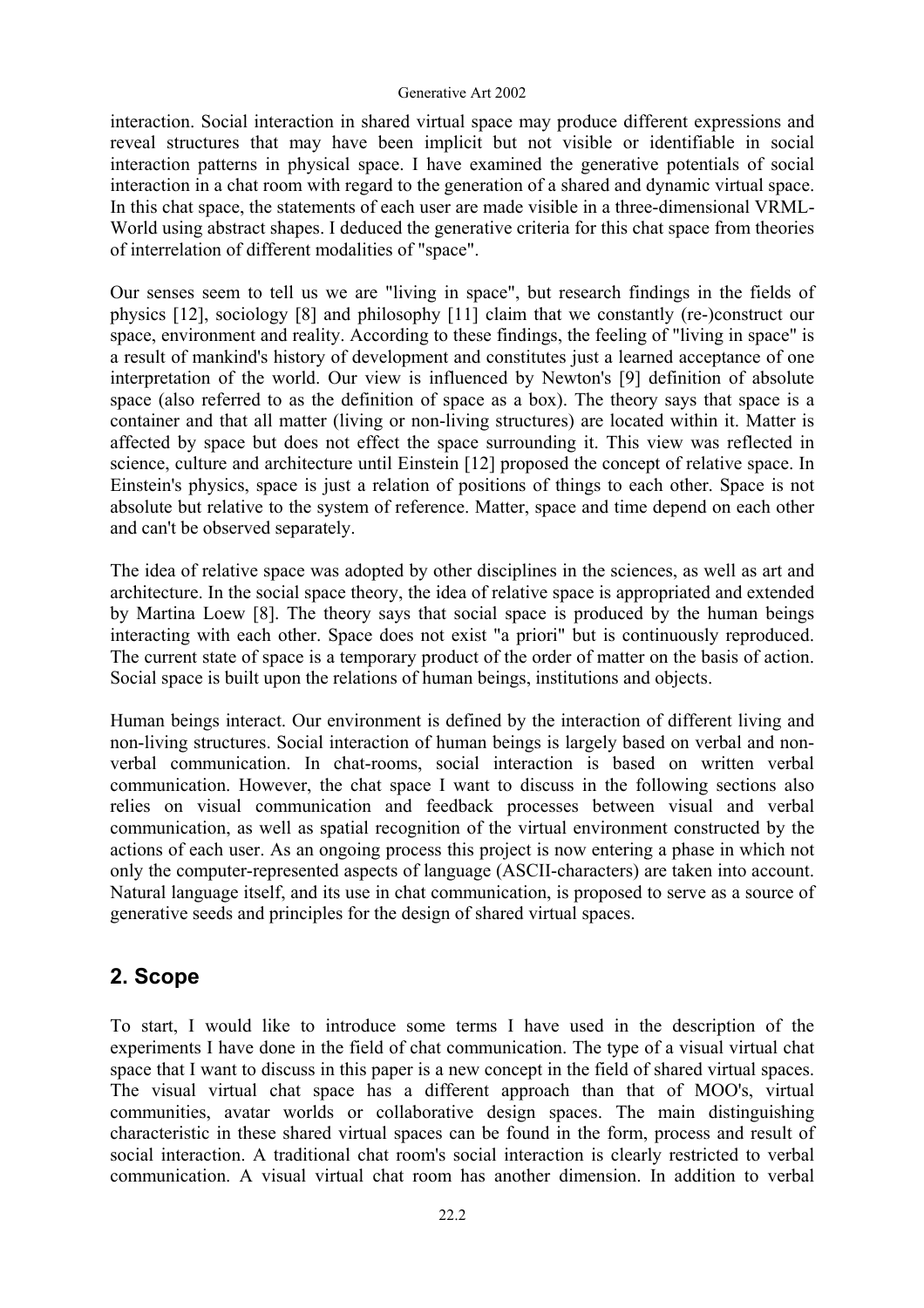communication, a visual component adds another component to the social interaction process. But this visual component is not a separate world, such as in avatar worlds, in which users can interact with one another separately and independently from the text-chat component. The text and the visual component in the visual virtual chat space are bound together and each can not be transformed independently of the other. They depend on each other because one component (text) influences the other (visual) component directly. Strictly speaking, the verbal component produces/generates the visual one.

## **3. Generative processes in shared virtual spaces**

The processes of generation of shared virtual spaces can be derived from the modes of interaction inherent in these spaces. The generative processes I examine are worked out from the principles of social interaction in chat rooms. In this example, users of a chat room application generate a shared virtual space through textual communication. This space of communication is mapped using the components of text (words and letters of the alphabet). The dynamic output (virtual environment) in this generative process relies on two components. The first is the programmed interface and algorithm as a framework for the user's interaction and the second is the input of the users themselves. The conceptual framework for the generative processes used in this visual virtual chat space is derived from the idea of a relative social space, the idea of remote presence (place versus space) and the dynamics of the communication process in chat applications.

The sharing of virtual space through social interaction connects different physical spaces. The symbolic and remote presence of the participants carries the possibility for generation of a collective shared virtual space. This non-physical space is dynamic and changing through further action and interaction. Interaction itself is the seeding process that produces complex virtual expressions aimed at expressing the shared virtual space visually.

## **3.1. Shared Virtual Space**

"Shared virtual spaces are complex multi-user online environments that use strong spatial metaphors for navigation, communication and interaction scoping, and object manipulation and may support 3D immersive displays."[3] In addition to the preceding definition, shared virtual spaces have, according to Disz [3], the following capabilities: immersion, sharing of object and virtual space, co-ordinated navigation and discovery, interactive control and synchronisation as well as interactive modification of the environment. In the following discussion, I have assumed these definitions of shared virtual spaces with different emphasises.

How do I define a shared virtual space? The beginning of my research formed an investigation into theories of space. The interrelation of different theories of space (evolved in the developmental process of science and philosophy) forms a framework for the perception of space. Ideas about space and the actual perception of spaces are defined by the oppositions relative and absolute space as well as physical and psychological space.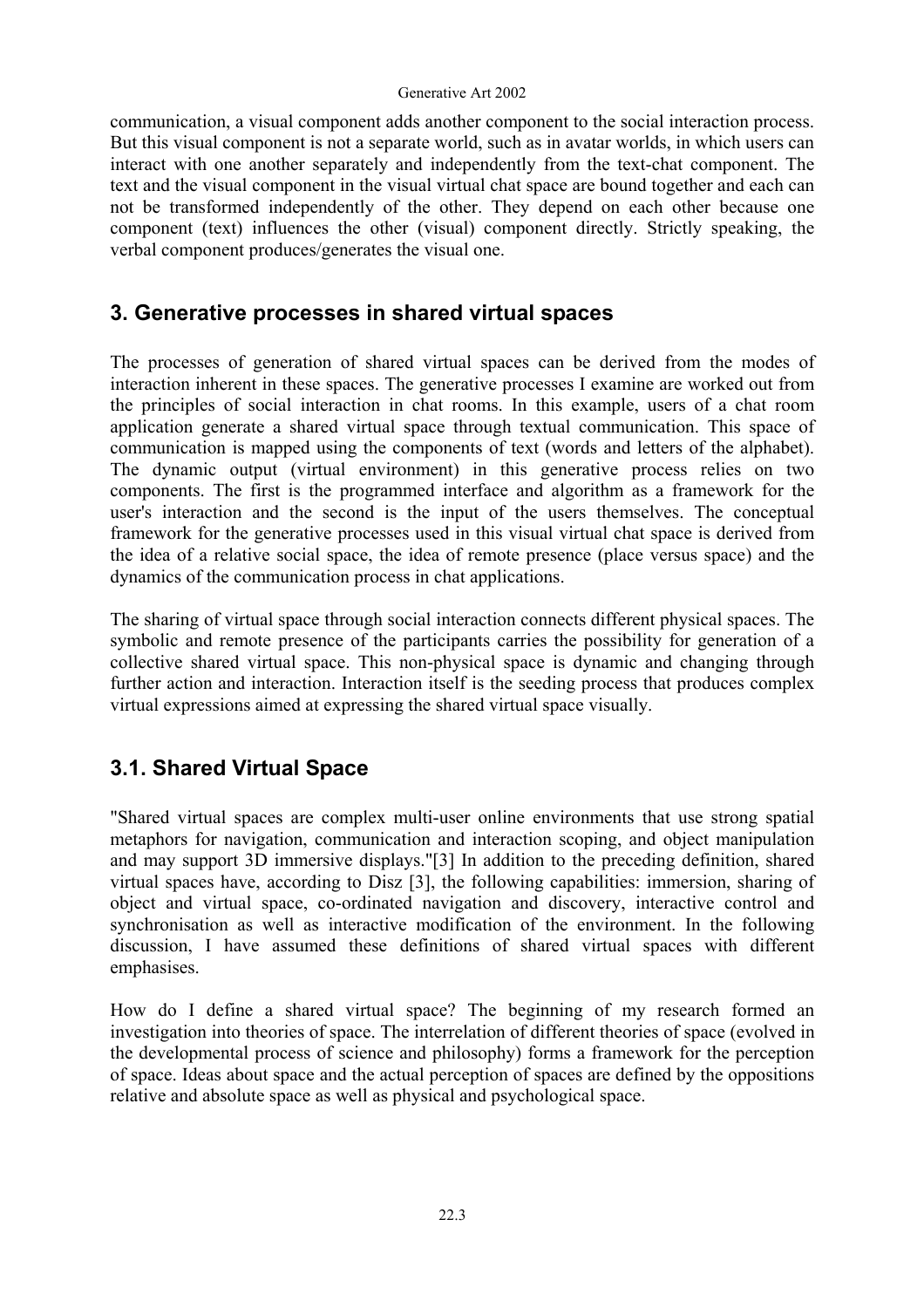Generative Art 2002



Figure 1 model of different related spaces, redrawn from Heymann, (pp.65) [6]

The interrelation and permeation of spaces in our perception makes it possible to extract criteria for the generation of a shared virtual space. Rosemarie Stroeker [11] defined the process of perceiving space as an inter-permeating, transient and merging process including (but not limited to) the space of perception, space of action (lived space) and intuitive space. The permeation of spaces within social interaction of human beings can be seen as a potential seed for generative design processes. The ability of a single human being to be physically situated in one location but mentally (psychologically) in another is an indication for the existence of different permeating spaces. This phenomenon makes it possible to form social networks and to build up social spaces between places and people who are physically apart from each other. A shared virtual space is networked. Networked spaces are perceived in a non-linear manner due to the simultaneity of the perception and presence of different spaces at the same time. The possibility to form or inhabit different spaces simultaneously is the first condition for generation of a shared virtual space on the basis of social interaction.

According to figure 1, even virtual space takes part in the inter-relational theory of space. "The virtual is opposed not to the real but to the actual," according to Deleuze [2]. Virtual space is an alternatively generated reality. Virtual space is just a view on real space, just a part in the inter-relational field in the theory of space. Possible structures of virtual space can be visualised just like other types of real space e.g. physical space. But the process of visualisation/actualisation of the virtual makes structures visible which are not perceivable in real/physical spaces. The possibility of visualisation of the structure of virtual space is the second condition for the generation of a shared virtual space.

In the process of the constitution of shared virtual spaces, an individual plans and acts in one space, but the result is shown in another space. The individual occupies two spaces at the same time and perceives each of the spaces differently. The individual is physically located in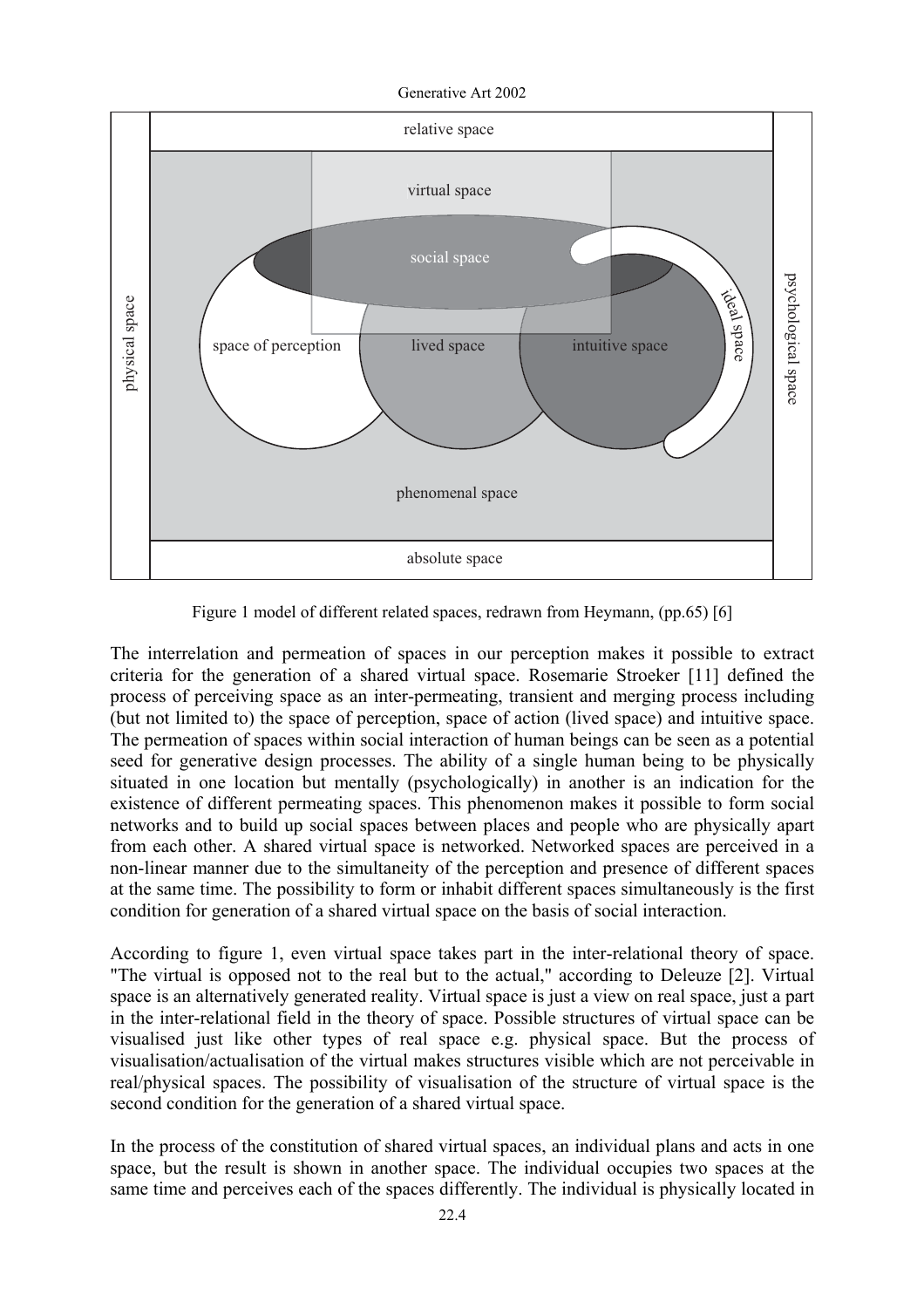one place and has a remote and symbolic presence in the other space. Mapping individual space is the third condition for the generation of a shared virtual space.

Due to a different constitution of these (physical and virtual) spaces, the action of the individual has another impact on the social structure of space. In the real/physical space, our actions are determined and guided by given structures. These structures are mainly institutions which are build up collectively and result in a spatial representation, which is a fairly stable result of this process due to a reproduction of the same structures in the same way. The constitution of the shared virtual space that I describe shows similarities to such structures in real/physical space but there is no stable result of this process. Our own actions define the space that in turn determines the context for subsequent action. One can see a direct impact of one's action on this temporary formation of space, which one couldn't observe in real/physical space. The constitution of a shared virtual space seems to be determined and guided by the participants whereas in real/physical space the spatial structures and constraints seem to be socially given and fixed. On the other hand, the shared virtual space can only be accessed through an interface, which is also a structure that guides our action and interaction. The shared virtual space I will describe is dynamically expressed in the interactions between users and the structural definition of these interaction spaces but within the boundaries of a framework - the interface. Social space is an expression of the meeting of individual spaces in interaction. The mapping of individual action and social interaction space is the most important prerequisite for the generation of the shared virtual space.

## **3.2. Social Interaction in a Shared Virtual Space**

Types of social interaction in shared virtual spaces can be divided into verbal and non-verbal communication. Verbal communication in shared virtual spaces includes spoken and written language. Non-verbal communication refers to physical language (gesture or mimic). Correspondingly, interaction in shared virtual spaces can be "communication-centred or artefact-centred" according to Xiaolong and Furnas [13]. "While the former focuses on contents and implications of exchanged messages, the latter emphasises the mutual understandings of artefacts and users' activities related to artefacts." [13] This strict distinction between communication and artefacts does not apply to the shared virtual space that I will present. On the one hand, the chat application bases on textual communication. But on the other hand, the users generate artefacts as visual expression of the communication process, which influence their activities.

Referring to Figure 1, social space takes a special position in the relational field of spaces since social interaction involves spaces of both perception and cognition (spatial sensation and behaviour) as well as ideational/imaginary space (social conventions or implementation of abstract ideas of space). Social interaction is based on our sensation of space, but this sensation is also related to our social and collective view on the idea of space, which might differ from culture to culture. In turn, the personal view and perception of space influences the collective view of space amongst the participants in the shared virtual space. Every interaction re-generates and re-structures social space. Social interaction in the shared virtual space that I refer to is able to actually produce (generate) changes in the visual environment of the space in ways that are not possible in real/physical space. Social interaction generates new relations between the virtual objects and moreover re-structures the virtual environment. The re-structuring of space is made visible through the interrelation of verbal and non-verbal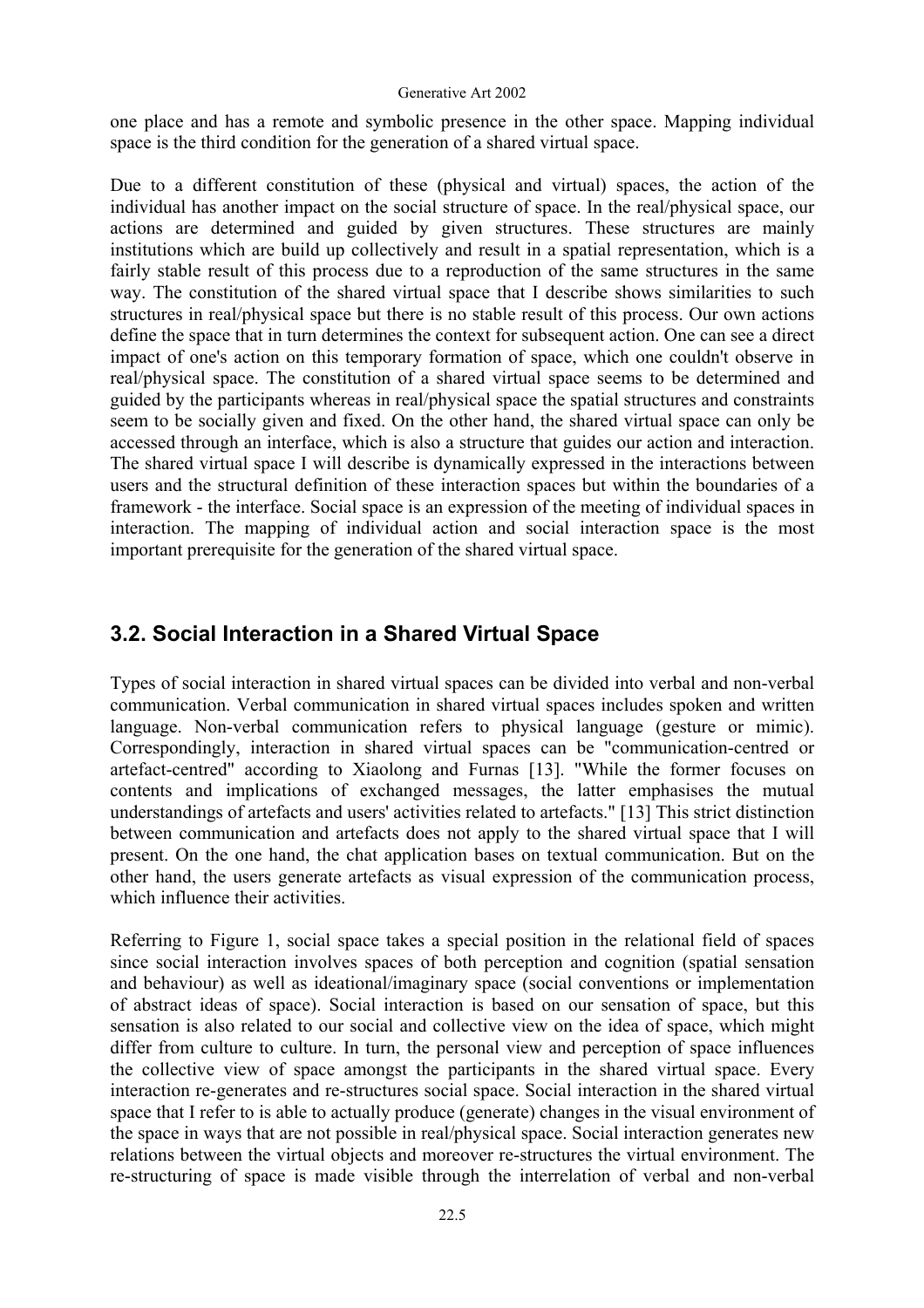interaction. This positive feedback process can be observed in the shared virtual space I bring up later on. (Figure 2)

This feedback process is a result of the process of self-organisation within the chat system. The self-organisational process is characterised by a non-linear communication flow and movements towards dynamic attractors (probably as many as there are user in the system!). Spontaneous self-organisation is difficult to observe in text chat systems that are programmed for non-linear and parallel interactions under local system conditions (World Wide Web connection speed, server-regulated order of incoming text to display on the screen). Textbased chat applications provide view visual indicators on social roles/social settings or possibilities for giving feedback.

In contrast, in a visual virtual chat space social interaction is not only expressed in the textual communication flow but can also be perceived in the visual environment of the space. Social interaction can be stimulated by the visual environment, which is expressed in the spatial relation of the virtual objects. Changing relations between the virtual objects help to build up an awareness of the "social setting" of the virtual environment. Even those interactions within the shared virtual space in which one does not personally participate have a visible effect on the environment one perceives. One could say that social interaction in the shared virtual space is not just object-orientated but environment-orientated. The relations between the virtual objects are dynamic. Furthermore the interaction-dependent spatial relations are the seed for continuing social interaction in shared virtual environments.

The interface for the visual virtual chat space I am describing is on the one hand the point of access to this space and on the other hand the structure upon which the space is generated. The chat space interface embodies special social conventions and structures to guide and map personal action and social interaction in the form of textual input, an algorithmic visual display and ordering system and the self-organising process of the communication flow continuing in textual inputs and changing visual outputs. The shared virtual space is selforganising within the constraints of the given framework - the interface. The interface is on the one hand limitation but on the other hand the only way to access the space, which is in fact generated within and through the process of entering the space.

The qualities of social interaction mentioned above constitute the seeds for the generation of a shared virtual space. The interface is the structure to access the space and guide the interaction. The actual expressions of this space are generated by the use of the interface and so by the users themselves. An example of the visual (three-dimensional) virtual chat environment is shown in the following Figure 2.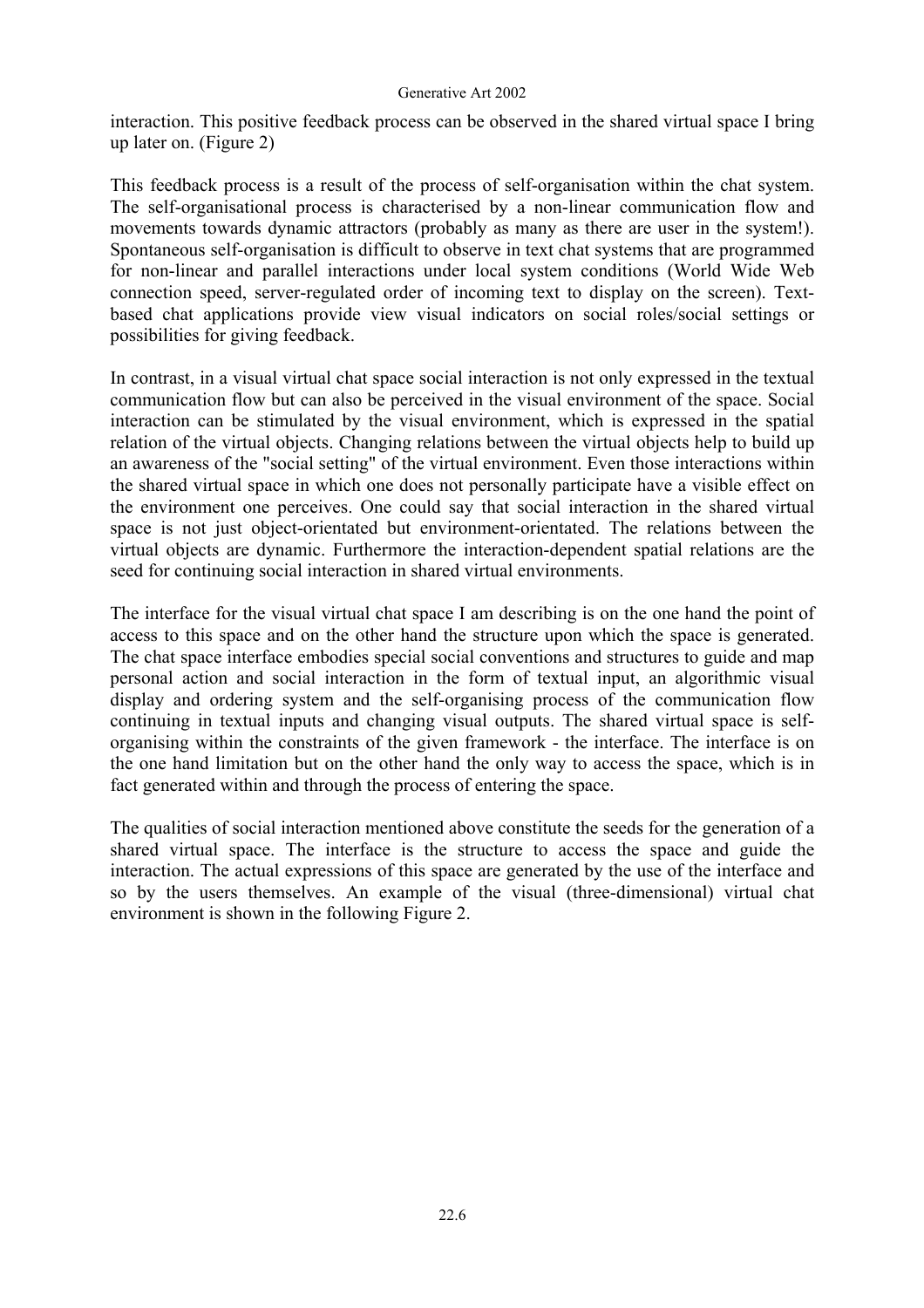

Generative Art 2002

Figure 2 - Chat-Interface "trans(…)spaces"

### **3.3. Application**

The generative principles extracted from the social interaction process have been applied in the design of the visual virtual chat space "trans(…)spaces".



Figure 3/4. To log into the chat space the potential user has to input some information, including his/her name, a password, city and country of origin, and must make a choice as to the colour of his/her virtual object. All values influence the appearance and location of the user's virtual object.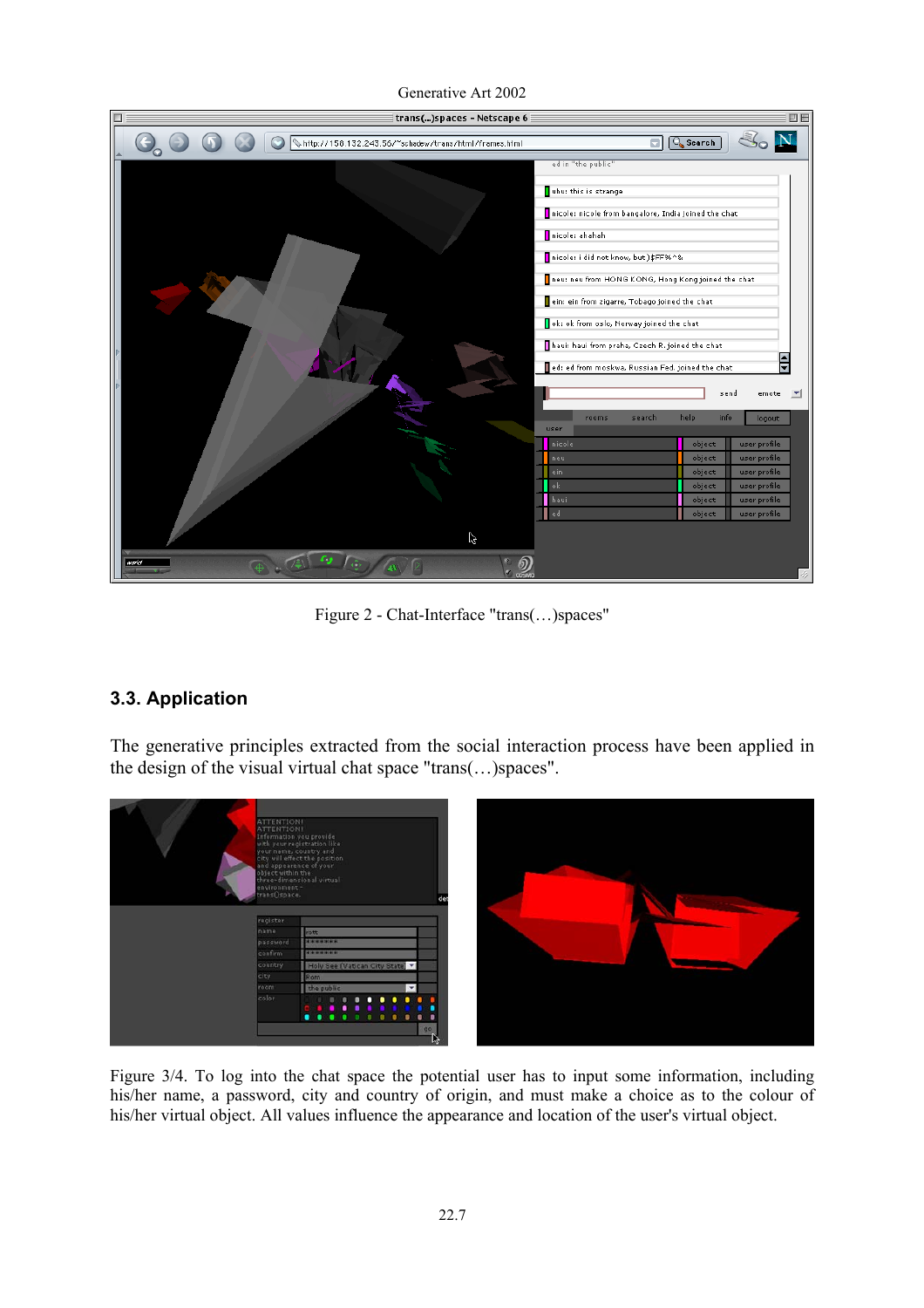

Figure 5/6. The entire sentence "rott from Holy See, Rom joined the chat" is processed to map the form of the object. The position within the virtual World (VRML) is calculated from the first characters of the name, the country and city. Each time the user enters a new string (statement into the chat-discussion), an algorithm computes the string into the new virtual object. The shape is changes with every new statement.



Figure 7/8. Not just the shape, but the entire virtual environment changes. The change in the environment is even better perceivable if a word matches an already registered one (within its first use). The form is moving towards the representative virtual object of the user, who said this word the first time. (Figure 11.)

The interface can be seen as an intersection - a connection of different spaces. The user enters from a real-physical place into a shared virtual space using the chat interface. I referred to the condition of permeating spaces as first generative prerequisite. The user enters the interface mentally. The body remains physically in the same place. The spaces are connected in the perception of the user. The origin of the user's object in the shared virtual space is related to the user's real/physical location but in the logic of the generated space. The login takes place on the basis of the data given by the user - name, country and place of origin.

The system for the interpretation of data and generation of the environment by the computer is drawn from the mode of interaction in a chat room - textual communication using characters of the alphabet, which form words and sentences constituting the medium of interaction. The computer's internal representation of characters is the ASCII System (Figure 9). In this conceptual model the user is origin of the communication process and output. The user is considered the central point of this model. The communication flows away from the centre of origin in a virtually undirected motion.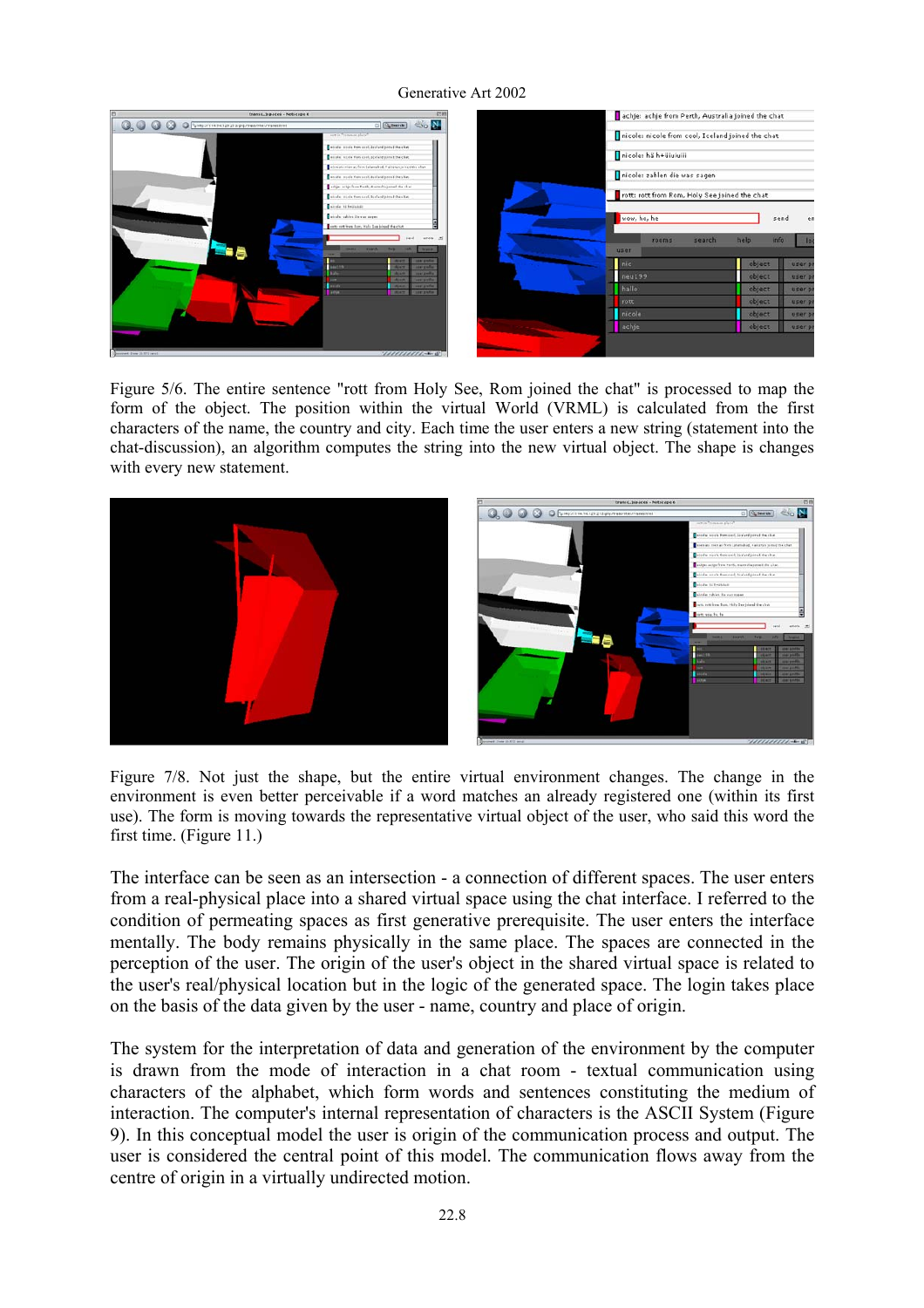

Figure 9. Representation of the modelling of a virtual object by an algorithm to extrapolate form from text using the ASCII system (computer intern character representation). The shape is created starting from the centre of origin, the user's login coordinates.

Based on this model of thought the computer generates the initial object according to the values input by the user in the login process. The co-ordinates for the generation of each object in virtual space are based on the ASCII values of each character used in the login information. The ASCII values are inserted in the VRML (Virtual Reality Modelling Language) "geometry Extrusion" function, which builds up the virtual object. (Figure 10)

Shape {

geometry Extrusion { crossSection [ # rott from Rom, Holy See joined the chat 4.5 11.4, 4.5 11.1, 4.5 11.6, 4.5 11.6, 4.5 3.2, 4.5 10.2, 4.5 11.4, 4.5 11.1, 4.5 10.9, 4.5 3.2, 4.5 8.2, 4.5 11.1, 4.5 10.9, 4.5 4.4, 4.5 3.2, 4.5 7.2, 4.5 11.1, 4.5 10.8, 4.5 12.1, 4.5 3.2, 4.5 8.3, 4.5 10.1, 4.5 10.1, 4.5 3.2, 4.5 10.6, 4.5 11.1, 4.5 10.5, 4.5 11, 4.5 10.1, 4.5 10, 4.5 3.2, 4.5 11.6, 4.5 10.4, 4.5 10.1, 4.5 3.2, 4.5 9.9, 4.5 10.4, 4.5 9.7, 4.5 11.6, ] spine [ 1.14 11 4, 1.11 10 1, 1.16 11 6, 1.16 11 6, 0.32 3 2, 1.02 10 2, 1.14 11 4, 1.11 10 1, 1.09 10 9, 0.32 3 2, 0.82 8 2, 1.11 10 1, 1.09 10 9, 0.44 4 4, 0.32 3 2, 0.72 7 2, 1.11 10 1, 1.08 10 8, 1.21 11 1, 0.32 3 2, 0.83 8 3, 1.01 9 1, 1.01 9 1, 0.32 3 2, 1.06 10 6, 1.11 10 1, 1.05 10 5, 1.1 10 0, 1.01 9 1, 1 9 0, 0.32 3 2, 1.16 11 6, 1.04 10 4, 1.01 9 1, 0.32 3 2, 0.99 9 9, 1.04 10 4, 0.97 9 7, 1.16 11 6, ]}}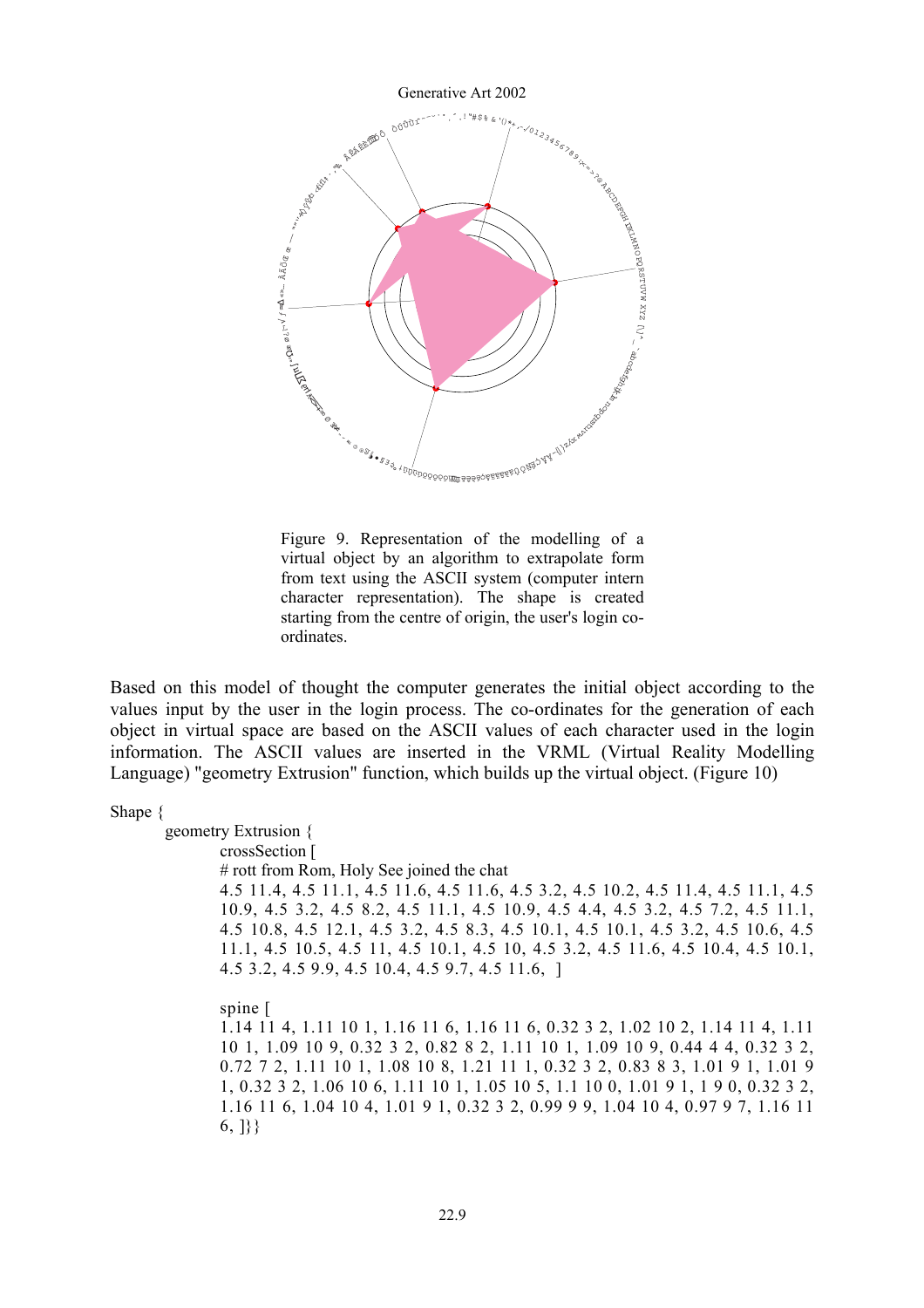

Figure 10 - VRML Code and interpretation of the code into the virtual object

With every following contribution of statements to the chat the virtual object changes. The object is an expression of the "social distance". Social distance is an important concept In defining borders of each person's social space and also borders of social groups. The object is equivalent to an individual virtual space around the person. In the chat system, the personal space is defined by propositions. Every proposition plays a part in defining not just the individual space but also the structure of the entire visual virtual space. The relation of a user to others in the space is dynamically defined by accordance with the keywords said in the chat. If a keyword matches one already held in the database, the object moves half the former distance to the object with the keyword-ownership. (Figure 11)



Figure 11 - movement

### **3.4. Evaluation**

The two main types of generative output are the generation of the form based on the textual communication and the spatial expression of relations between these objects based on the thematic discourse (keyword accordance). Textual input and spatial output are interrelated in a positive feedback process.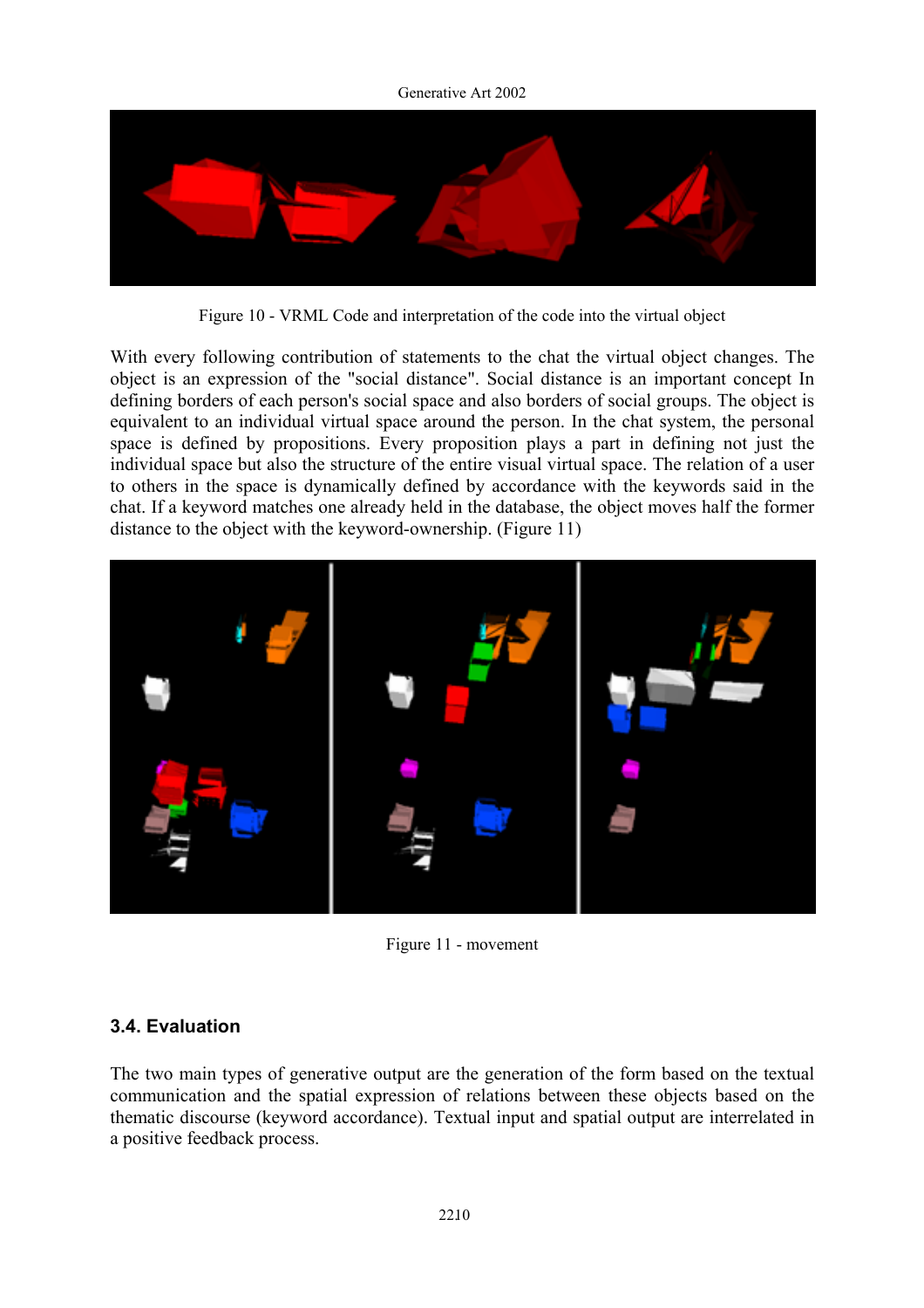The object is the expression of the individual space, but the movement and location of the object in relation to the others is an expression of the self-organising principle of the social space. Due to the constant repetition of the generative process, the objects are members of one "family of form" [4]. The generation of a dynamic self-organisational social space is only achievable through the interaction of the users. The interaction takes place between the users themselves but also between the structures of the chat system and each user. The users structure space through their social interaction. This space sets the environment for further action. Every interaction and positive feedback process has an influence on the further generation of the space. The space is "re-generated". Just one part of the social interaction, the verbal communication, is used to map the interaction space in the first instance, but verbal communication generates visual communication and visual communication "re-generates" verbal communication. The "re-generation" of space is a generative principle within this social network. I was able to observe with different users that the generated shape and position of the object had a direct influence on the following chat-statements contributed to the discussion. The object enhanced the interaction processes, which had a positive feedback on the object (similar shapes). Similarity of the objects and enforced grouping of related objects strengthens the social community.

In this application structures of social space, which have not been visible before and could never made visible in real-physical spaces, have been composed in a visual interpretation. The process-orientated generative design approach is used to involve the users action in the design outcome. The generative principle of repetition is utilised to strengthen the feeling of one community. The familiar and established social characteristics of chat rooms are enforced with the generative abstract representation of the chat statements. People entering the chat are equal in their visual representation to a certain degree. They can influence their representation. People with the same interests meet easily. There is a very high likelihood meeting people with similar interests according to their chat statement, object shape and relational position with help of the structuring interface functions, as well as by chance due to the self-organisational communication process.

Much work in generative design uses computational processes to compose generations of form. Afterwards, the designer chooses some examples from the variety of results. I use computational processes to let the user interact with the generative processes in the user design of a shared virtual environment. I, the designer, don't choose the form or position of the virtual objects. Rather, I set the parameters in which the users generate their own environment. The space is generated dynamically and self-organisationally through chat communication within a given framework. The non-linear character of chat communication generates a new form of discourse, which is mapped in this application.

Attributes of networked spaces such as non-linearity, simultaneity and relatedness or connectivity are mirrored in the formation processes of this shared virtual environment. Networks are somehow paradoxical. On the one hand, they widen and extend the perceived space by opening up potential connections. On the other hand they connect places which are spatially far apart. In this sense they make distances appear smaller. Thus, the traditional perception of space is disrupted. There is not just one space, but many relational spaces constructed simultaneously. The permeation of different spaces is one generative condition of this chat space. From my point of view, this chat space builds upon a strong architectural metaphor, in which the architecture of social interaction is mapped into visual virtual architecture. This virtual architecture consists of relations and connections between the user. The user directly generates his or her environment.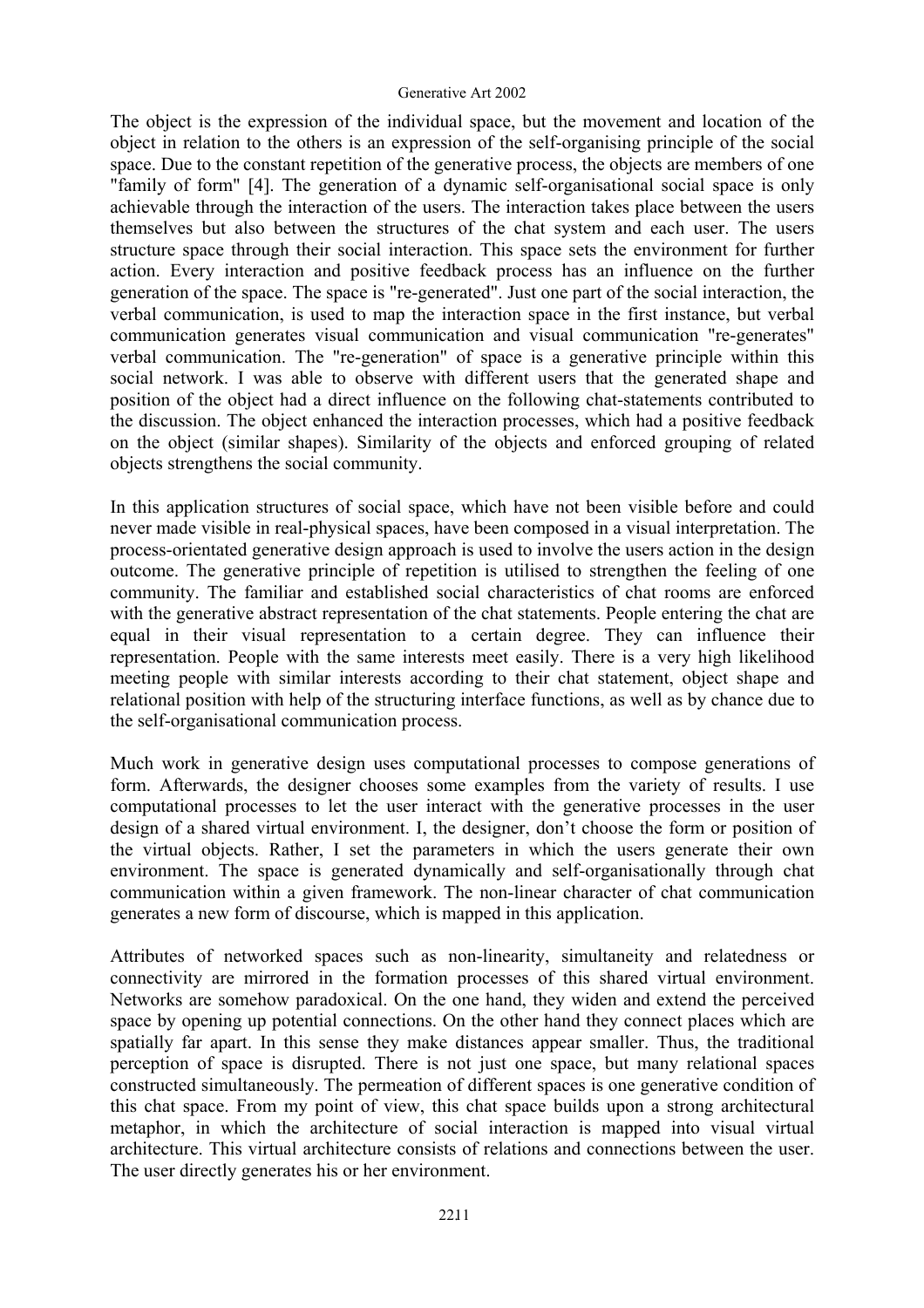## **4. Limitations, challenges and outlook**

In its current state of development the chat system has technological limitations concerning the hardware and software that is used. The performance of the rendering is lacking in speed and the display in quality. The processing of the incoming strings of text and their transformation into the three dimensional environment is handled by the programming languages PHP and VRML. PHP reads the data from the MySQL database and writes it into the VRML function. The lack of build-in features for database connection in VRML makes it very difficult to handle large amounts of data efficiently. From the technological side, there may be solutions such as using JAVA3D. Some limitations may be overcome by new technological developments. But from my point of view the real challenge in this project lies in the research area of intercultural communication and the means that are currently used to communicate with other cultures using the World Wide Web and chat applications.

At this stage in the development of the application, the generation of form and environment is essentially limited to interpretations based on the internal system of computer-mediated communication (ASCII). From my point of view, a wider range of formal expression would be helpful in the context of intercultural communication. It seems to me that this challenge could best be addressed by an approach that involves even more utilisation of user action and interaction in the definition of visual virtual space. Issues that must be addressed in this context include the achievement of a more personalised or individualised expression whilst maintaining a recognisable "family of form" and a communal environment.

The usage of language in chat applications reveals dynamic cultural processes of communication and exchange. In chat rooms, the language of communication and exchange is mainly the English language. The use of English differs from user to user depending largely upon her/his cultural and linguistic background. Every user brings parts of her/his own personal usage of the language into the chat language, which bears little resemblance to "standard" English. Language as a cultural expression is dynamic (adoptive, morphologic) in cultural exchange processes. Culture is a process, with each culture living through exchange processes with other cultures. Is it possible and useful to make these processes visible and accessible in chat rooms? From my point of view, being aware of cultural differences can help in improving the process of intercultural communication.

Dynamic processes in the use of language are not easy to codify and map, but it is my hypothesis that these language differences can be expressed through algorithms, which generate differentiated visual output reflecting aspects of the particular use of language. I think the dynamic process within the use of language chat applications can become a generative seed for the visual communication of cultural processes.

The main generative approaches used in the design of this chat system are the processoriented generation of shared virtual environments, the repetitive iteration of the process and the variations generated by the dynamic communication processes. This type of environment has no spatial precedent in other real/physical spaces. Communication appropriates space in this application. The process of communication demands a dynamic space. The space that is generated by communication is in constant flux as a result of the dynamic nature of the communication process.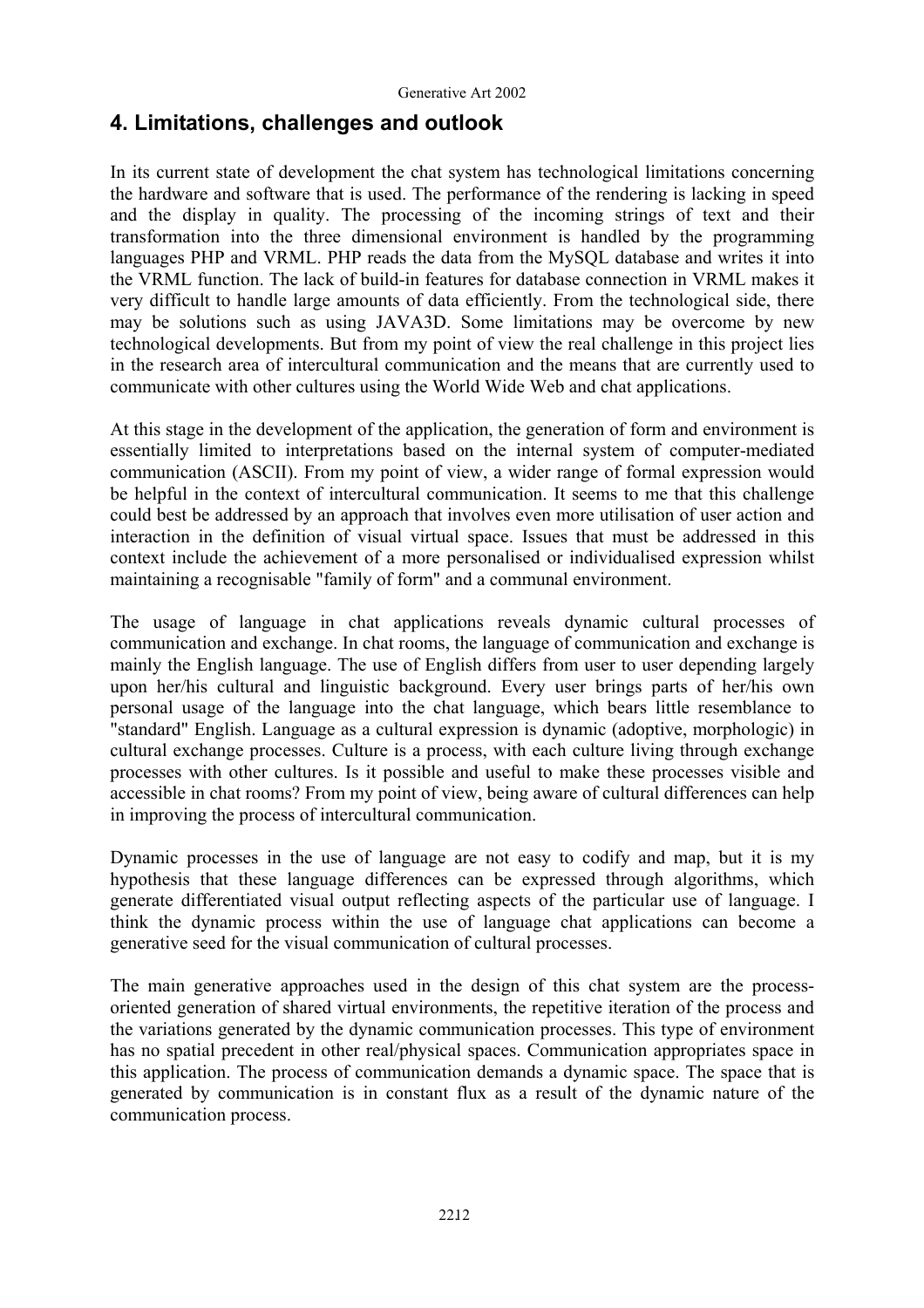### **4.1. Space of language in intercultural chat communication**

These thoughts set the parameters for a new approach to the problem, which examines ways of mapping intercultural communication in a chat room application using natural language as a source of generative seeds. In the Project discussed above I have deduced generative seeds from statements within chat communication. The criteria I used as generative seed have been derived from the smallest components (characters) of the chat statements and the accordance of single words used in the chat-statements. As a next step I want to explore whether other aspects of language - not just characters, but words and the meaning of words (semantic) set in context (pragmatics) - could be used as generative seeds. A deeper understanding of intercultural communication in the World Wide Web and in chat applications requires studies into linguistic discourse in chat communication. Studies in discourse are based on the analysis of language beyond the sentence. Typical analysis of language, which are mainly based on grammar, syntax, morphology or semantics, are also important to the discourse analysis, but the context in which language is used influences the discourse to an even greater extend.

The first exploration of the idea of generative grammar were made by Chomsky [1]. Schmidt proposed that the same ideas may be applied to architecture [10]. Shape grammar is an analogy of architectural formation to language formation, which happens, according to Chomsky, with the help of two components: a reservoir of words on one side, and rules, which determine the combination of these words - the grammar - on the other side.

The users build their own virtual architecture within their discourse in chat communication. They are not just using words put together by a set of rules, which is grammar, but the grammar is put into a context and produces a new typology of communication. Every user has her/his own set of rules. Each participants use of language is culturally influenced and unique. But these typologies influence each other as well. The chat environment is a new social environment, which produces its own context. The use of language in this context produces new set of rules for the generative design of its virtual environment. This applies not only to a grammar of shape, but also to a generative visual discourse, a visible rhetoric or visual communication in virtual environments.

Zellig Harris introduced the term "transformation" in the context of linguistics [5]. He transformed metaphorical descriptions into a mathematical theory of language. This theory claims that combinatorial constraints are socially transmitted in evolutionary terms. Landa commented on the idea of combinatorial constraints: "Combinatorial productivity would not result from a centralised body of rules, but from a decentralised process in which each word locally restricts the speakers choice at each point in the construction." (pp. 219 [7]) In a local speech community some word orders are more likely or frequently to appear than others. The word order is socially obligatory information. Syntactical elements are not separated from semantics or pragmatics, because combinatorial constraints will not allow one to change one element alone but only in combination with each other. Combinatorial constraints are morphogenetic: "as new constraints emerge from conventionalisation of customary usage, changing the probabilities that words will co-occur, language structure self-organises as a process involving successive departures from equiprobabilty (i.e. randomness) in the combination formed by replicating norms." (pp. 221 [7])

Harris' theory of transformation has implications for the generative approach to intercultural discourse mapped in a visual chat communication. In chat communication, not less than three typologies are included in generating one space. At least two of them are related to the local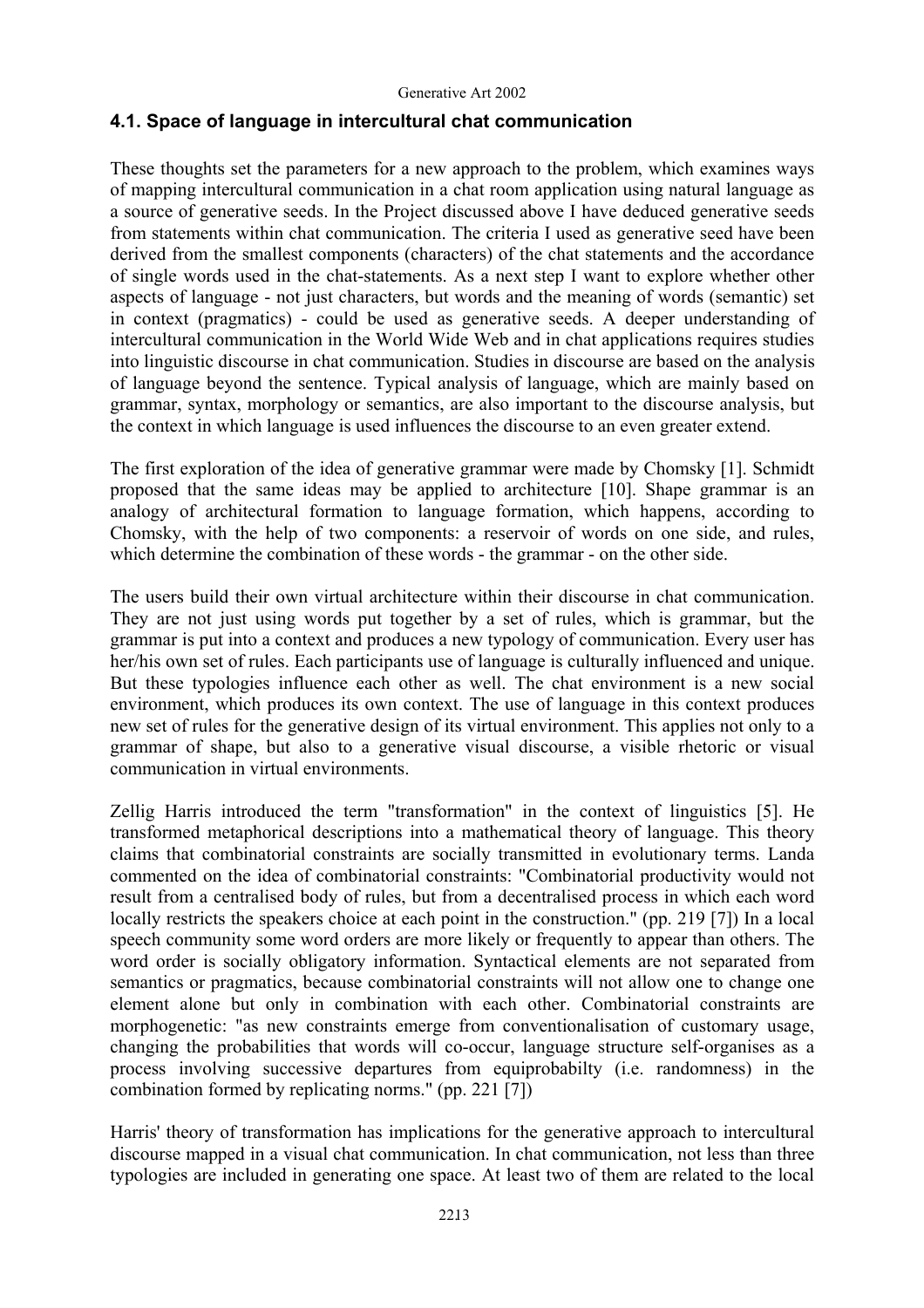cultural contexts of the individual users, which come into contact in a common pool to form one environment - the third typology. The new typology is generated through the new social community and its special/transformational use of the English language. This can't be achieved by the use of a universal grammar, so the environment is likely to be generated by combinatorial constraints. These morphological combinatorial constraints in the structure of chat language are self-organisational. The process of generation of a visual virtual space that is formed through chat communication has to be morphological and self-organisational, too.

New research experiments in the field of shared virtual chat spaces can be derived from the ideas of generative grammar and combinatorial constraints. The culturally differentiated use of the English language in chat applications can be used in research case studies on possible expressions of culturally influenced visual languages in shared virtual spaces. The use of language in social interaction might be able to be used to generate a shared social virtual architecture, which refers to unique cultural expressions (typologies) in one virtual community.

## **5. Conclusion**

Visual virtual chat spaces are shared virtual spaces. They are characterised by their special social interaction process and outcome. This process is generative. The user of the chat interface generates the visual aspect of the environment. An algorithm in VRML translates chat statements into commands for the transformation and "re-generation" of the visual environment based on the ASCII values of the characters contained in the statement. Future work concerning shared virtual spaces will be related to natural language and the possibility of mapping intercultural processes through the differentiated usage of English to generate a culturally differentiated visual language in visual virtual chat spaces.

## **Acknowledgements**

I want to express my thanks to Timothy Jachna, who advised me on this paper in the context of my starting PhD research. The paper is based mainly on my Dipl.-Des.-thesis, which was advised by Dr. Thomas Fischer (inter alia). I want to thank him for encouraging me to write this paper and for giving useful suggestions throughout the process of writing. I want to thank Dr. Yau Ching for her advice and I would also like to mention Andreas Matthias, who helped me to cope with the programming difficulties of the chat interface.

## **References**

- [1] Chomsky, N. (1965) Aspects of the theory of syntax. Cambridge. M.I.T. Press.
- [2] Deleuze, G. (1995) *Die Falte Leibniz und der Barock.* Frankfurt a. M.: Suhrkamp.
- [3] Disz T. L., Olson R., Papka M. E., Stevens R., Szymanski M., and Firby R. J. (1997) *Two Implementations of Shared Virtual Space Environments.* URL: http://wwwfp.mcs.anl.gov/fl/publications-electronic-files/two-implement-652.pdf. On 19-Nov-02.